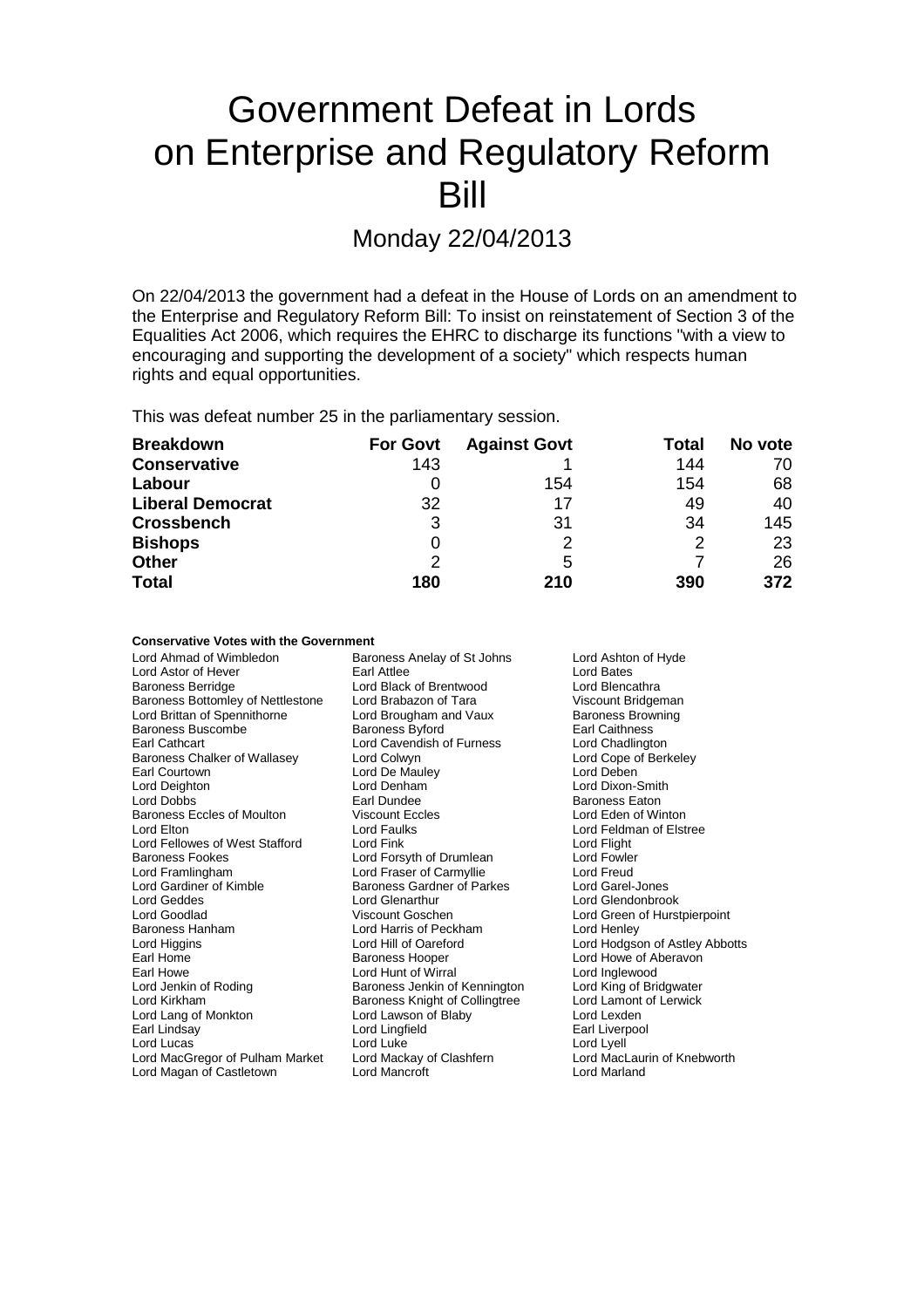Lord Marlesford **Lord Mayhew of Twysden** Lord McColl of Dulwich<br>
Duke of Montrose **Lord Mayhew of Bolton** Lord Moynihan Duke of Montrose Baroness Morris of Bolton<br>
Lord Naseby<br>
Lord Nash external Baroness Noakes Correspondences Noakes<br>
Baroness O'Cathain Marchiness Correspondences Correspondences Correspondences Correspondences Correspondences<br>
Lord Palumbo Lord Norton of Louth **Baroness O'Cathain** Lord Palum<br>Lord Parkinson **Baroness Perry of Southwark** Lord Popat Baroness Rawlings Lord Ribeiro Lord Risby Lord Sassoon Baroness Seccombe<br>
Lord Selskirk of Douglas<br>
Lord Selsdon Baroness Shephard of Northwold Lord Skelmersdale Lord Coulsby of Lord Soulsby of Lord Soulsby of Baroness Stedman-Scott Lord Stewartby Baroness Stowell of Beeston Lord Taylor of Holbeach Lord Trefg<br>
Lord Trefgarness Stowell of Hord Trefgarness Lord Trefgareness Lord True Viscount Trenchard Lord Trimble Lord True Lord Tugendhat Viscount Ullswater Baroness Viscount Ullswater Baroness Viscount Ullswater Baroness V<br>
Baroness Vermann Haroness Vermann Haroness Vermann Haroness Vermann Haroness Vermann Haroness Vermann Harones<br>
1990 - Jo Lord Waddington **Lord Wakeham** Lord Waldegrave of North Hill<br>Baroness Warsi **Lord Wasserman** Baroness Wheatcroft Baroness Warsi **Research State Lord Wasserman** Baroness Wheatcroft<br>
Baroness Wilcox **Baroness Wilcox** Viscount Younger of Leckie

Lord Nash **Baroness Neville-Jones**<br>
Baroness Noakes<br> **Baroness News** Lord Northbrook Baroness Perry of Southwark Lord Popat<br>
Lord Ribeiro **Lord Rishy** Exaroness Stedman-Scott Lord Stewartby<br>
Lord Taylor of Holbeach Lord Trefgarne Viscount Younger of Leckie

Lord Selkirk of Douglas Lord Selsdon<br>
Lord Shav of Northstead
Baroness Sharples
Baroness Sharples
Baroness
Lord Shaw of Northstead
Lord Sheikh
Baroness
Sharples

Baroness
Lord Sheikh
Baroness
Sharples

Lord Shaw
of Northst Lord Shaw of Northstead<br>
Lord Skelmersdale<br>
Lord Soulsby of Swaffham Prior

### **Conservative Votes against the Government** Lord Cormack

### **Labour Votes with the Government**

#### **-**

### **Labour Votes against the Government**

Baroness Armstrong of Hill Top Lord Bach Communisty Baroness Bakewell<br>
Lord Bassam of Brighton Lord Berkeley Communisty Baroness Billingham Lord Bassam of Brighton Lord Berkeley Communic Baroness Billing<br>
Lord Bilston Baroness Blackstone Baroness Blood<br>
Baroness Blood Lord Boateng Lord Borrie Lord Bradley Lord Bragg degree and Lord Brooke of Alverthorpe<br>
Lord Campbell-Savours
Lord Carter of Coles Lord Clarke of Hampstead Lord Clinton-Davis Lord Collins of Highbury<br>Baroness Corston Corress Lord Davidson of Glen Clova Lord Davies of Oldham Baroness Dean of Thornton-le-Fylde Lord Desai Communication and Baroness I<br>Lord Donoughue Baroness Drake Communication Cord Dubs Lord Donoughue<br>
Lord Evans of Temple Guiting<br>
Lord Falconer of Thoroton Lord Evans of Temple Guiting Lord Falconer of Thoroton Baroness Farrington of Ribbleton<br>
Lord Fallkner of Worcester Lord Filkin Lord Foster of Bishop Auckland Lord Faulkner of Worcester [1994] Lord Filkin | Lord Foster of Bishop Auckland Lord Foster of Bishop Auckland<br>
Lord Foulkes of Cumnock | Raroness Gale | Raroness Gibson of Market Ras Lord Foulkes of Cumnock **Baroness Gale** Baroness Gale Baroness Gibson of Market Rasen<br>Baroness Gould of Potternewton Lord Grantchester Lord Griffiths of Burry Port Lord Grocott Cord Constanting Cord Cord Cord Lord Hanworth<br>
Lord Harris of Haringey Lord Harrison Cord Harrison Lord Harrison Lord Harris of Haringey<br>
Lord Haworth **Lord Hart Communist Communist Hart Communist Communist Childen**<br>
Lord Haworth **Chiltonn** Baroness Hayter of Kentish Town Lord Haworth **Baroness Hayter of Kentish Town** Baroness Healy of Primrose Hill<br>Baroness Henig **Baroness Hilton of Eggardon** Baroness Hollis of Heigham Baroness Henig Baroness Hilton of Eggardon Baroness Hollis of Heigham<br>
Baroness Howells of St Davids Baroness Hughes of Stretford Lord Howarth of Newport Baroness Howells of St Davids<br>
Lord Hughes of Woodside<br>
Lord Hunt of Kings Heath Lord Hughes of Woodside Lord Hunt of Kings Heath Baroness Jay of Paddington<br>
Lord Joffe Cord Jones Cord Jones Baroness Jones of Whitchure Lord Joffe Lord Jones Baroness Jones of Whitchurch Lord Jordan **Lord Lord Judd** Lord Judd Lord Cord Kennedy of Southwark<br>Baroness Kennedy of The Shaws Baroness King of Bow Baroness Kinnock of Holyhe Baroness Kennedy of The Shaws Baroness King of Bow Baroness Kinnock of Holyhead<br>
Lord Kinnock Cord Kinnock Cord Kirkhill<br>
Lord Kinght of Weymouth Lord Kinnock **Lord Kirkhill** Lord Knight of Weymouth<br>
Lord Layard **Lord Lea of Crondall** Lord Lea to Lord Leitch Baroness Liddell of Coatdyke<br>Baroness Lister of Burtersett Baroness Lister of Burtersett Lord Lympne Lord Macdonald of Tradeston<br>Lord MacKenzie of Culkein Lord Mackenzie of Framwellgate Baroness Mallalieu Baroness Massey of Darwen Lord Maxton Lord The Lord McAvoy<br>Lord McConnell of Glenscorrodale Baroness McDonagh Lord McFall of Alcluith Lord McConnell of Glenscorrodale Baroness McDonagh Lord McFall of Baroness McDonagh Lord Michell<br>Baroness McIntosh of Hudnall Lord McKenzie of Luton Lord Mitchell Baroness McIntosh of Hudnall Lord McKenzie of Luton<br>
Lord Moonie<br>
Lord Moonie Baroness Morgan of Huyton Lord Morgan Lord Morris Cord Morris Cord Morris Cord Morris<br>
Lord Morris of Aberavon Baroness Morris of Yardley Lord Noon Baroness Nye Lord O'Neill of Clackmannan Lord Parekh Lord Patel of Bradford **Lord Pendry** Lord Pendry **Baroness Pitkeath**<br>
Lord Plant of Highfield **Baroness Prosser**<br>
Lord Ponsonby of Shulbrede **Baroness Prosser** Lord Plant of Highfield Lord Ponsonby of Shulbrede Baroness Productional Lord Puttnam Cord Puttnam Baroness Quin Lord Reid of Cardowan **Baroness Rendell of Babergh** Lord Richard<br>
Lord Rosser **Baroness Romess Romess** Romess Romess Romess Romess Romess Romess Romess Romess Romess Romess Romess Romess Romess Romess Romess Romess Romess Lord Rosser **Lord Rowlands** Corporation Corporation Corporation Corporation Corporation Corporation Corporation<br>Baroness Sherlock Lord Ciscount Simon Corporation Corporation Ciscount Simon Corporation Corporation Corporati

Baroness Adams of Craigielea Lord Adonis<br>
Baroness Armstrong of Hill Top Lord Bach<br>
Lord Bach Chroness Bakewell Examples Blackstone<br>
Examples Blackstone<br>
Baroness Blood Bradley<br>
Lord Bradley Lord Carter of Coles Lord Clark of Windermere<br>
Lord Clinton-Davis Lord Collins of Highbury Lord Davidson of Glen Clova Lord Davies of Oldham<br>Lord Desai Lord Baroness Donaghy Baroness Gould of Potternewton Lord Grantchester<br>
Lord Grocott Cord Creation Criscount Hanworth Lord Lea of Crondall Lord Leitch<br>
Lord Liddle Lord Lipsey Lord Mackenzie of Framwellgate Baroness Ma<br>Lord Maxton Lord McAvoy Lord Moonie **Baroness Morgan of Ely**<br>
Lord Morgan **Communist Lord Morris of Handsworth** Baroness Morris of Yardley **Lord Noon**<br>
Lord O'Neill of Clackmannan **Lord Parekh** Baroness Quin Baroness Sherlock<br>Baroness Smith of Basildon Baroness Smith of Gilmorehill Baroness Smith of Basildon Lord Snape